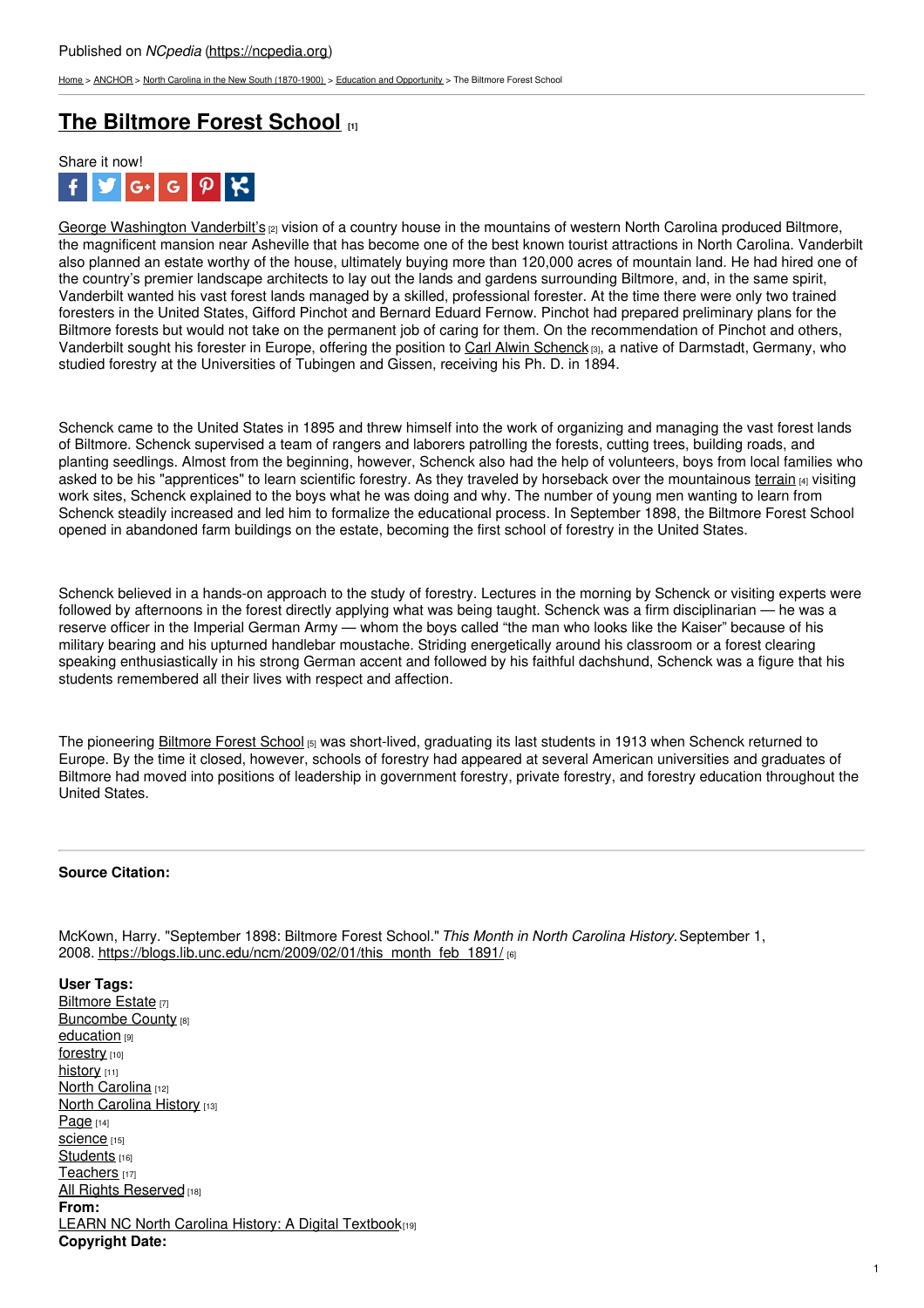2008 **People:**



Carl Alwin Schenck

## **Places:**

[Biltmore](https://www.ncpedia.org/biltmore-forest-school) Forest School [5]

**Primary Sources:**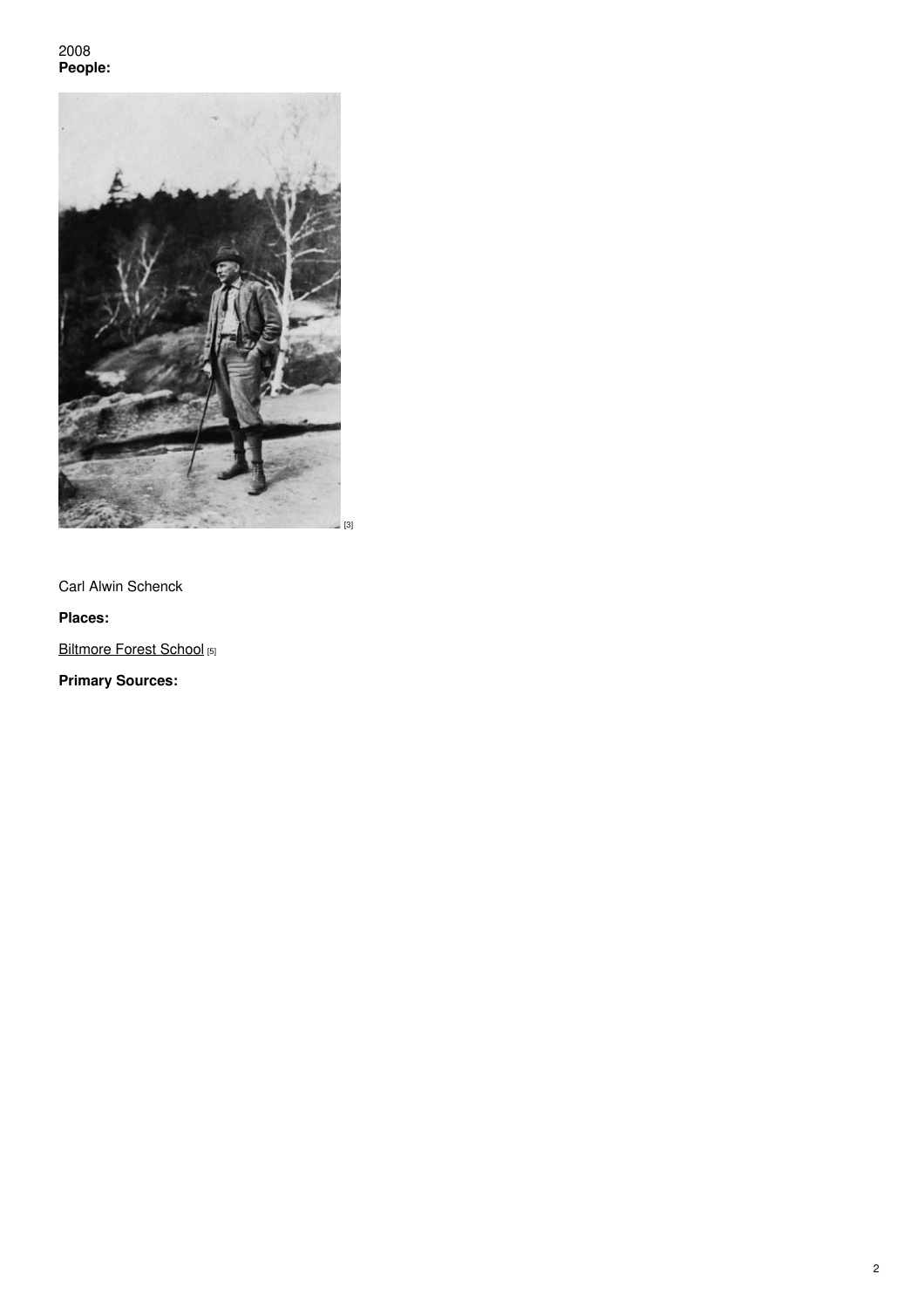

[20]

This photograph shows that the schoolhouse of the Biltmore Forestry School was a simple wooden structure.



Students from the Biltmore Forest School inspecting a portable forest railroad in Darmstadt, Germany, circa 1912.

3 January 2018